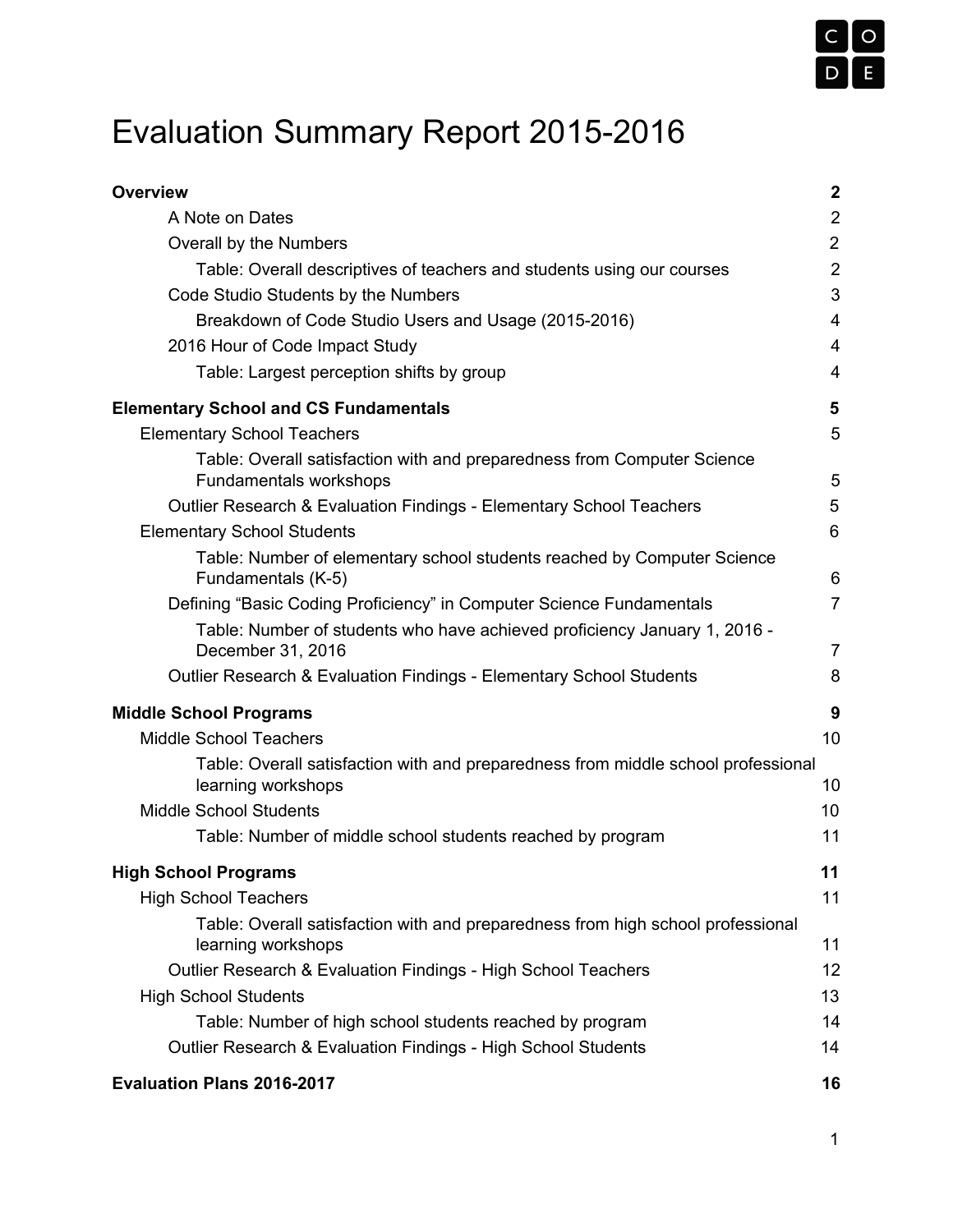

# <span id="page-1-0"></span>**Overview**

Code.org engages in extensive evaluation of its programs to measure success and find areas for improvement, improve internal processes, meet donor obligations, and ensure that we are maximizing our potential to realize the goal of having computer science offered in all K-12 schools. To this end, we have collected data about our professional learning programs, our curricular programs, as well as metrics related to student engagement and learning to help answer the following key questions:

- 1. What impact does Code.org professional development and use of Code.org curricula have on teachers?
- 2. What impact does Code.org curriculum have on student proficiency and learning of computer science?
- 3. Is teacher and student participation in Code.org programs associated with changes in their attitudes toward and self-efficacy with computer science?

For the third question, Code.org hired [Outlier Research & Evaluation at UChicago STEM Education,](http://outlier.uchicago.edu/) a third-party evaluator, to conduct a systematic investigation to determine if teacher and student attitudes toward and self-efficacy with computer science change after teaching or taking a computer science course. For findings generated from Outlier's evaluation, it is important to keep in mind that the data come from a subsample of Code.org classrooms. The findings provide valuable information about some of our computer science classrooms and help us to better understand student and teacher experiences with computer science, but they are not necessarily generalizable to all Code.org classrooms or all computer science classrooms more generally.

In addressing the questions above, this report provides high level statistics about course usage to date to provide context related to course usage, then it shares more detailed information about the individual programs. First, results from a 2016 [Hour of Code study a](https://code.org/files/HourOfCodeImpactStudy_Jan2017.pdf)re shared. Then, programs are examined by grade level (elementary, middle school, high school) as a way to zoom in on the questions. For each section, highlights are shared and next steps are discussed. Finally, we share plans for evaluating our programs in the 2016-2017 school year.

# <span id="page-1-1"></span>A Note on Dates

Unless stated otherwise, the data collected and reported on here comes from professional learning workshops that were held from June 2015-May 2016, and from students who participated in courses or the online learning platform from August 2015-July 2016. The Outlier data area from the 2015-16 school year.

# <span id="page-1-2"></span>Overall by the Numbers

Code.org's programs have reached a large number of students and teachers. Here are some highlights:

<span id="page-1-3"></span>Table: Overall descriptives of teachers and students using our courses

| <b>Code.org Goal</b>                                            | 2013-2014         | 2014-2015         | 2015-2016         |
|-----------------------------------------------------------------|-------------------|-------------------|-------------------|
| Engage teachers in our<br>computer science courses <sup>1</sup> | 34K new teachers  | 110K new teachers | 210K new teachers |
| Engage students in our<br>computer science courses <sup>2</sup> | 1.3M new students | 2.8M new students | 7.3M new students |

<sup>&</sup>lt;sup>1</sup> Source: Number of new Code Studio teacher accounts created each year.

<sup>&</sup>lt;sup>2</sup> Source: Number of new Code Studio student accounts created each year.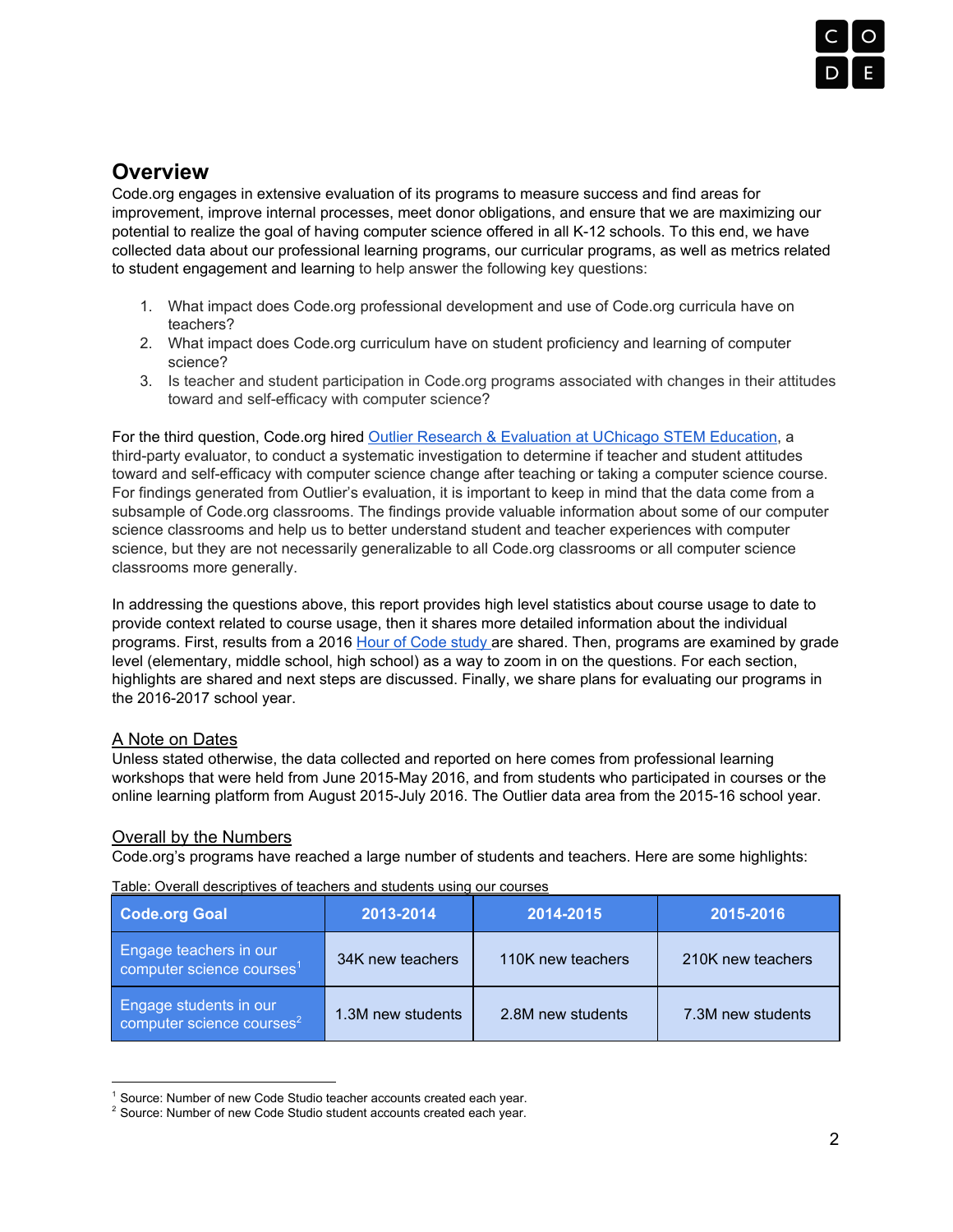| Improve racial diversity in                     | N/A | 37% African American       | 49% underrepresented  |
|-------------------------------------------------|-----|----------------------------|-----------------------|
| computer science $3$                            |     | or Hispanic/Latino         | minority <sup>4</sup> |
| Improve gender diversity in<br>computer science | N/A | $43\%$ female <sup>5</sup> | 44% female            |

Note: Numbers reported are not cumulative

While these numbers are high, it is likely that our actual user base is larger than reported here. Because we do not require students or teachers to sign up or log in, many students and teachers use the platform without creating accounts, so they are not included in these numbers. Additionally, many of those who do create accounts subsequently use our curriculum without signing in; therefore we can not accurately account for those users. We estimate that 10-25% of the web traffic in our curriculum is from students engaging with courses without logging in - this number was calculated by looking at the number of page views of puzzles further into our Computer Science Fundamentals (K-5) curriculum. For the Hour of Code in the 2015-2016 school year, we estimate that approximately 80% of participants were not logged in.

### <span id="page-2-0"></span>Code Studio Students by the Numbers

Overall, Code.org evaluation focuses more on students engaging with our curriculum, and less so on those that just take part in Hour of Code activities. As of August 1, 2016, we had 11.5M student accounts on Code Studio. Seven million, three hundred thousand of those accounts were created in the 2015-2016 school year. Here is the usage breakdown.

<span id="page-2-1"></span>

# **Breakdown of Code Studio Users and Usage (2015-2016)**<sup>6</sup>

 $3$  Source: Data gathered from surveys either sent to teachers or posted on Code Studio.

<sup>4</sup> An underrepresented minority in computer science is defined as a student who is Black, Hispanic/Latino, American Indian/Alaska native, native Hawaiian or Other Pacific Islander. Racial diversity data is from US classrooms only.

<sup>&</sup>lt;sup>5</sup> Source: This percentage is calculated by examining all student accounts who have chosen to report gender as part of their student account.

<sup>&</sup>lt;sup>6</sup> Note that students were not double counted here. If they completed scripts in multiple courses, we associated their usage in the following way. Computer Science Principles>Algebra>Computer Science Fundamentals>Hour of Code>Other. So, if someone completed scripts for Hour of Code and Computer Science Principles, they were only counted for Computer Science Principles.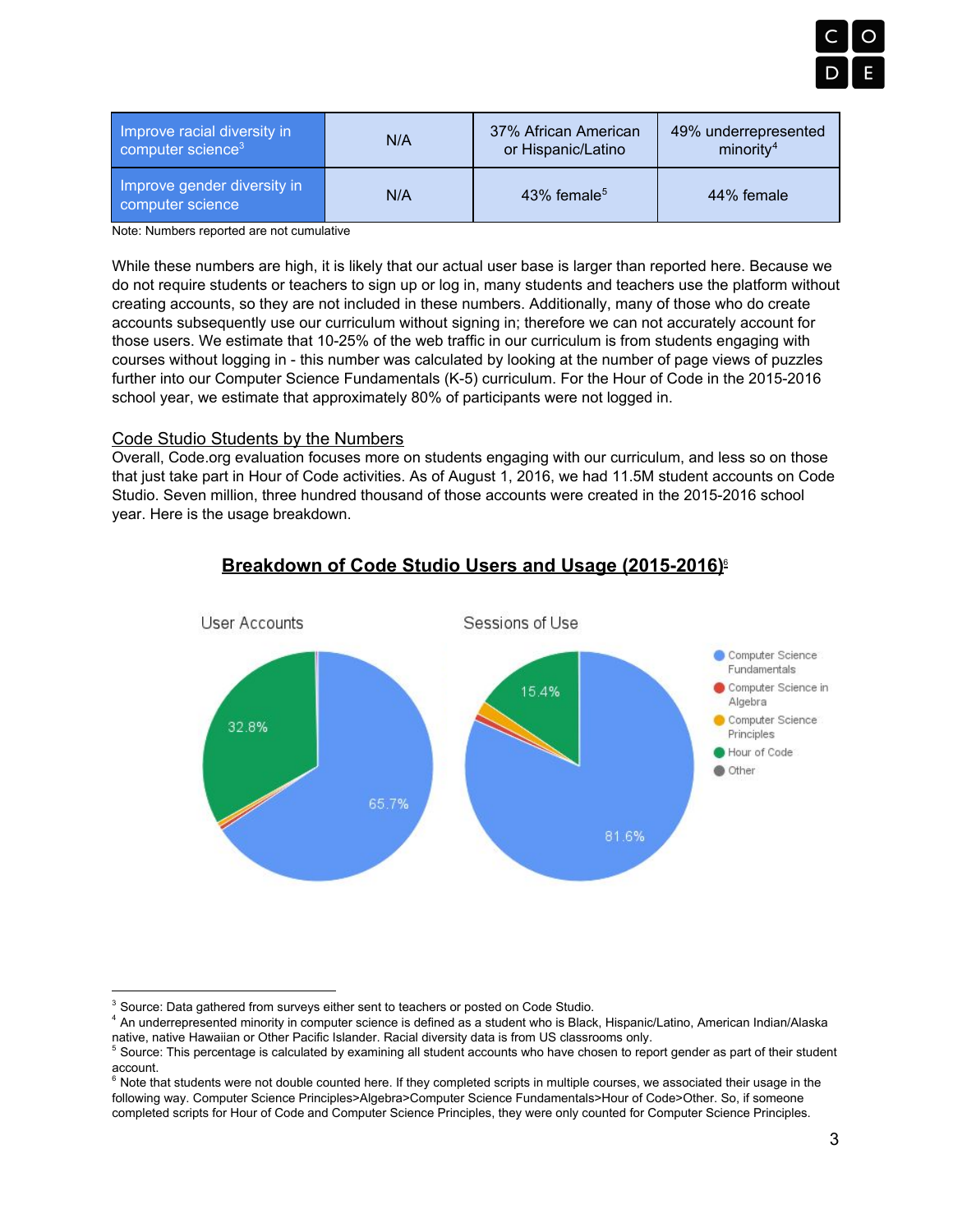

# <span id="page-3-0"></span>2016 Hour of Code Impact Study

This pre- and post-survey study (N=8,040) aimed to assess whether or not students' attitudes towards and self-efficacy with computer science changed after engaging with an Hour of Code activity. *Findings show that after completing one Hour of Code activity, students' positive attitudes towards computer science increase along with feelings of computer science self-efficacy, especially for female students. In other words, after just one Hour of Code activity, students report liking computer science more and report feeling that they are better able to learn computer science and are better at computer science than their peers.* These findings suggest that using particular activities in the right context can produce large changes in attitudes towards and self-efficacy with computer science. The table below shows the largest perception shifts reported by students after taking part in just one Hour of Code tutorial. Note that all of these findings were statistically significant at the .01 level. Read the full report [here.](https://code.org/files/HourOfCodeImpactStudy_Jan2017.pdf)

| rable: Largest perception shifts by group                       |                          |                      |                                   |     |                                                       |                                                        |                                                  |
|-----------------------------------------------------------------|--------------------------|----------------------|-----------------------------------|-----|-------------------------------------------------------|--------------------------------------------------------|--------------------------------------------------|
| Likert-Scale Item                                               | <b>Student</b><br>Gender | <b>Age Group</b>     | <b>Prior</b><br><b>Experience</b> | N   | Pre Hour of<br>Code<br>likert-scale<br>rating $(1-4)$ | Post Hour<br>of Code<br>likert-scale<br>rating $(1-4)$ | <b>Absolute</b><br>change in<br>$%$ who<br>agree |
| I like computer science.                                        | Female                   | High school          | Never done<br>an hour of<br>Code  | 158 | 2.42                                                  | $2.78**$                                               | 20.3%                                            |
| am better at computer<br>science than most kids<br>at my school | Female                   | Elementary<br>school | Only done<br>an Hour of<br>Code   | 289 | 2.35                                                  | $2.61***$                                              | 18.0%                                            |

<span id="page-3-1"></span>Table: Largest perception shifts by group

# <span id="page-3-2"></span>**Elementary School and CS Fundamentals**

Computer Science Fundamentals is our introductory computer science curriculum for grades K-5. There are four courses that are part of our K-5 offering, and each course is comprised of a mixture of unplugged lessons and online puzzles. Course 1 is the most basic course and targeted for pre-readers and early elementary students. Courses 2-4 are generally meant for grades 2 and higher. The teacher professional development for Computer Science Fundamentals consists of a one-day workshop that familiarizes teachers with the course, teacher tools, and the Code.org learning platform. Code.org has prepared facilitators all over the United States to hold workshops for elementary teachers throughout the year.

# <span id="page-3-3"></span>**Elementary School Teachers**

*In the 2015-2016 school year, Code.org Facilitators prepared approximately 24,000 teachers. The overall number of teachers attending our workshops is a 118% increase from the 2014-2015 school year,* when approximately 11,000 teachers attended workshops. Teacher satisfaction with our workshops as measured by a post-workshop survey is incredibly high and continues to increase, even as we scale.

<span id="page-3-4"></span>Table: Overall satisfaction with and preparedness from Computer Science Fundamentals workshops<sup>7</sup>

|                                                        | <b>Computer Science</b><br><b>Fundamentals</b><br>workshops up to 7/15/15 | <b>Computer Science</b><br><b>Fundamentals workshops</b><br>up to 8/1/16 |
|--------------------------------------------------------|---------------------------------------------------------------------------|--------------------------------------------------------------------------|
| Overall, rate your satisfaction about the<br>workshop. | 97%                                                                       | 98%                                                                      |

<sup>&</sup>lt;sup>7</sup> Source: Surveys given to teachers after attending a Computer Science Fundamentals workshop.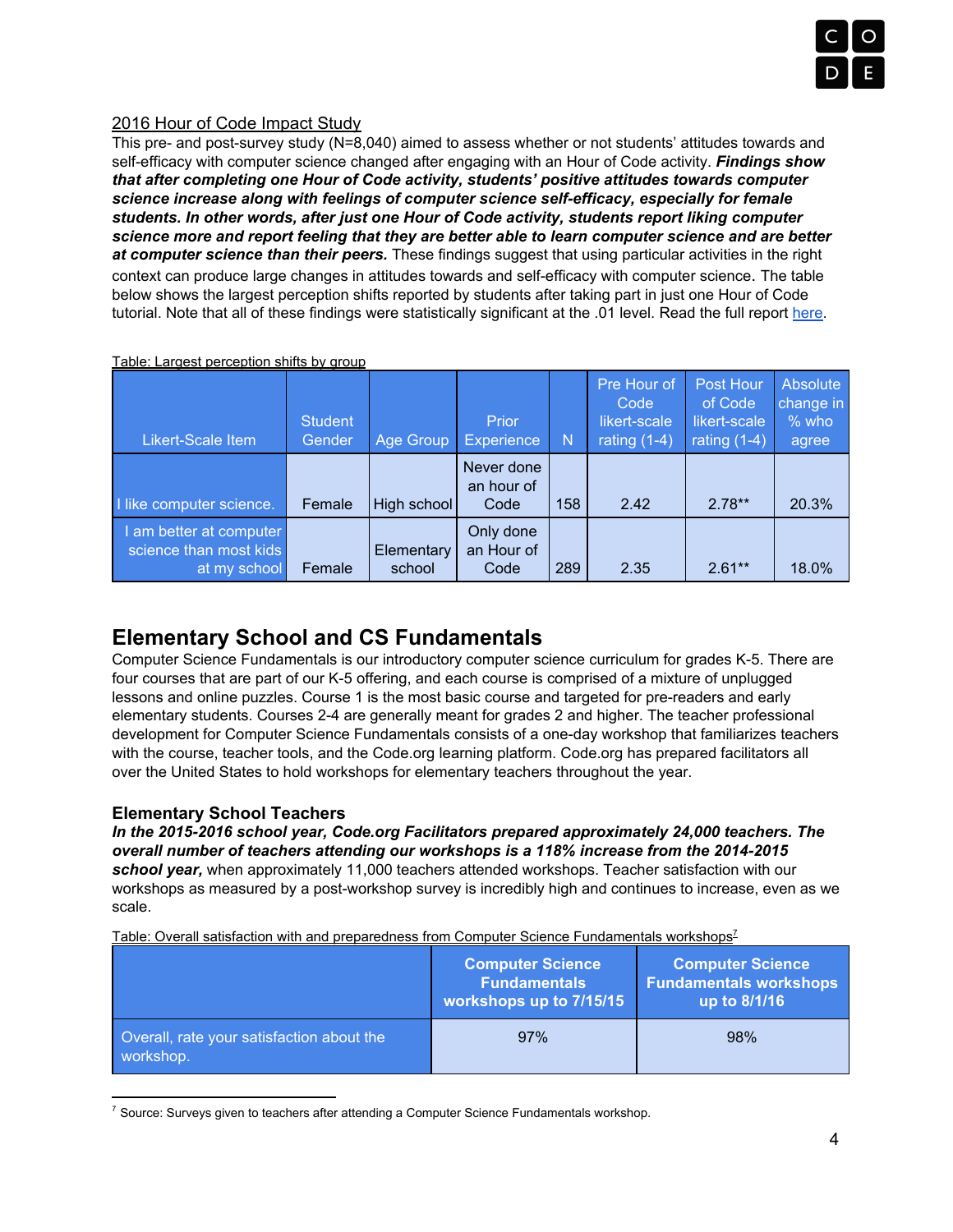| I feel prepared to teach the Code.org<br>computer science courses.                | 89%        | 89%   |
|-----------------------------------------------------------------------------------|------------|-------|
| This was the absolute best professional<br>development I've ever participated in. | <b>77%</b> | 78%*8 |

Note: Shows percent of teachers who had any level of agreement with the statements.

In addition to tracking numbers of teachers trained and satisfaction with our professional learning workshops, we felt it was important to understand not only what happens during professional development, but also what happens with our teachers throughout the school year. Understanding changes in attitudes and self-efficacy, as well as how teachers use our materials, can help us better support teachers throughout the school year.

# *[Outlier Research](http://outlier.uchicago.edu/) & Evaluation Findings - Elementary School Teachers*

<span id="page-4-0"></span>In order to better understand teacher experiences with CS Fundamentals, [Outlier Research & Evaluation](http://outlier.uchicago.edu/) examined relationships between teachers' experience teaching computer science with CS Fundamentals and their attitudes toward and self-efficacy with regard to computer science teaching. The findings showed no changes in teachers' affinity for teaching CS or CS teaching self-efficacy..

*The findings also showed that after their experience with CS Fundamentals, teachers were more likely to think that all elementary schools should require computer science at the end of the year. There was a 0.47\*\* increase, on a 6-point scale, for teachers agreeing with the following statement from pre- to post-survey: "I think all elementary school students should be required to take computer science."*

### <span id="page-4-1"></span>**Elementary School Students**

In the 2015-2016 school year, the number of students engaging with our Computer Science Fundamentals courses nearly doubled. *The number of students with Code.org prepared teachers increased over 310%.* Additionally, diversity of students improved overall, and now mirror the demographics for K12 schools in the United States<sup>9</sup>. This mirroring is likely a result of school-based use of the course, rather than students who chose to do this on their own, since the student demographics in elementary school classrooms should match what we see in the general population.

| <u>. Motor reminder or crementary correct createrize roadmos by comparer coronado remaindiremento (r. c</u> | 2014-2015<br><b>Computer Science</b><br><b>Fundamentals</b> | 2015-2016<br><b>Computer Science</b><br><b>Fundamentals</b> |
|-------------------------------------------------------------------------------------------------------------|-------------------------------------------------------------|-------------------------------------------------------------|
| Number of students                                                                                          | 2,400,00                                                    | 4,400,000                                                   |
| Number of K-5 students                                                                                      | 1,200,00                                                    | 2,300,000                                                   |
| Number of K-5 students from                                                                                 | 160,00011                                                   | 660,000                                                     |

<span id="page-4-2"></span>Table: Number of elementary school students reached by Computer Science Fundamentals  $(K-5)^{10}$ 

 $^8$  Note that anything in the report marked with a \* is considered statistically significant at the \*p<.05 level, and anything with \*\*is statistically significant at the \*\*p<.01 level, meaning findings have a 5% or 1% likelihood of being attributable to chance. 9 Source: [http://nces.ed.gov/programs/coe/indicator\\_cge.asp](http://nces.ed.gov/programs/coe/indicator_cge.asp)

<sup>&</sup>lt;sup>10</sup> Source: Diversity data (females and % African American or Hispanic Latino) were calculated from responses to a Code.org teacher survey asking about student demographics. Numbers provided are rounded up or down and therefore approximate.

<sup>&</sup>lt;sup>11</sup> This number may be inflated, as some of these teachers may have been trained after the 2014-2015 school year.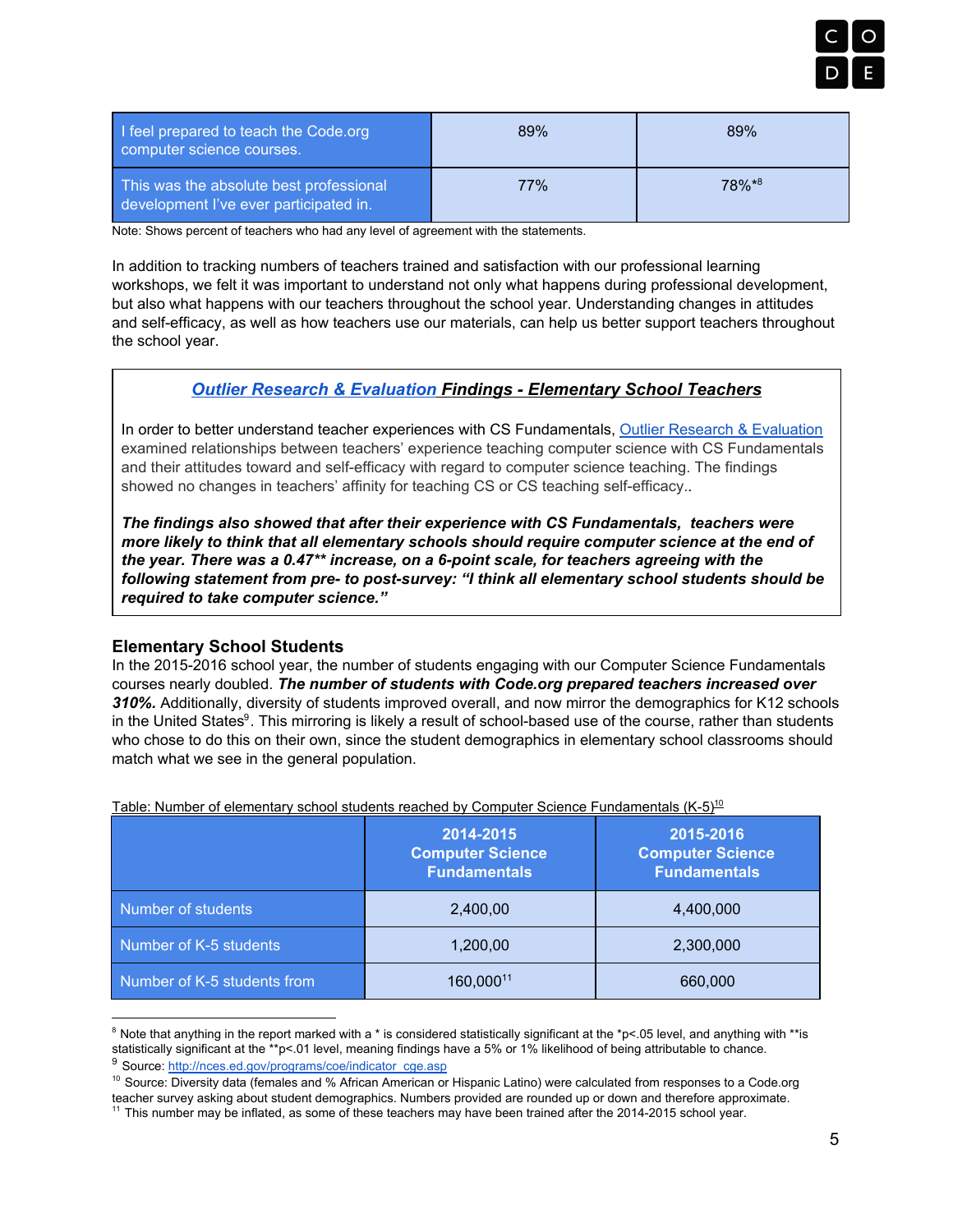

| Code.org-prepared teachers    |                       |     |
|-------------------------------|-----------------------|-----|
| % female                      | 42%                   | 43% |
| % underrepresented minorities | 37% Black or Hispanic | 46% |

In addition to examining student demographics, starting in January of 2016, we identified a method for measuring Basic Coding Proficiency in Computer Science Fundamentals. When we refer to *proficiency*, we mean what a student is able to do at any given moment. We distinguish this from *learning*, which we define as a change in proficiency over time (i.e. if students become more proficient in something, we call this learning). Ideally, we would be measuring student learning; however, we must first understand proficiency before we can measure learning as a result in engaging with our courses.

# **Defining "Basic Coding Proficiency" in Computer Science Fundamentals**

<span id="page-5-0"></span>2016 is the first year Code.org is reporting on student Basic Coding Proficiency in Computer Science Fundamentals. This is a metric that is based on student performance on Code Studio puzzles in our Computer Science Fundamentals courses. Every puzzle in Computer Science Fundamentals is tagged with the concepts it addresses, and the difficulty level within that concept (from 1 to 5).

The Concepts are:

- Sequencing (basic algorithms)
- Loops (e.g., repeat, repeat until, repeat while, and for)
- Events
- Variables
- **Functions**
- **Conditionals**

To demonstrate Basic Coding Proficiency, a student must prove their skill in at least three different concepts. For each concept, the student must complete three or more puzzles at a difficulty level of 3 or higher without hints and with the optimal number of blocks. You can read more about Basic Coding Proficiency [here.](https://code.org/about/evaluation/proficiency)

In the 2016 calendar year, approximately 888K students demonstrated Basic Coding Proficiency in Computer Science Fundamentals.

The table below shows the number of students who have demonstrated proficiency broken down by concept area and difficulty level, from January 1, 2016 - December 31, 2016.

<span id="page-5-1"></span>Table: Number of students who have achieved proficiency January 1, 2016 - December 31, 2016

|                         | Difficulty 1* | <b>Difficulty 2</b> | <b>Difficulty 3</b> | <b>Difficulty 4</b> | <b>Difficulty 5</b> |
|-------------------------|---------------|---------------------|---------------------|---------------------|---------------------|
| <b>Sequencing</b>       | 3619302       | 3555217             | 3286079             | 1112935             | 981516              |
| Debugging <sup>12</sup> | 685152        | 662018              | 525237              | 135342              | N/A                 |
| <b>Loops</b>            | 2343097       | 1922722             | 1734299             | 1387980             | 353852              |
| <b>Events</b>           | 582198        | 546671              | 473030              | 106810              | N/A                 |

 $12$  While we track student progress on debugging, we do not count it as part of Basic Coding Proficiency. This is because debugging is difficult to separate from other skills, because the debugging is often done within the context of another skill, such as debugging loops, debugging conditionals, etc.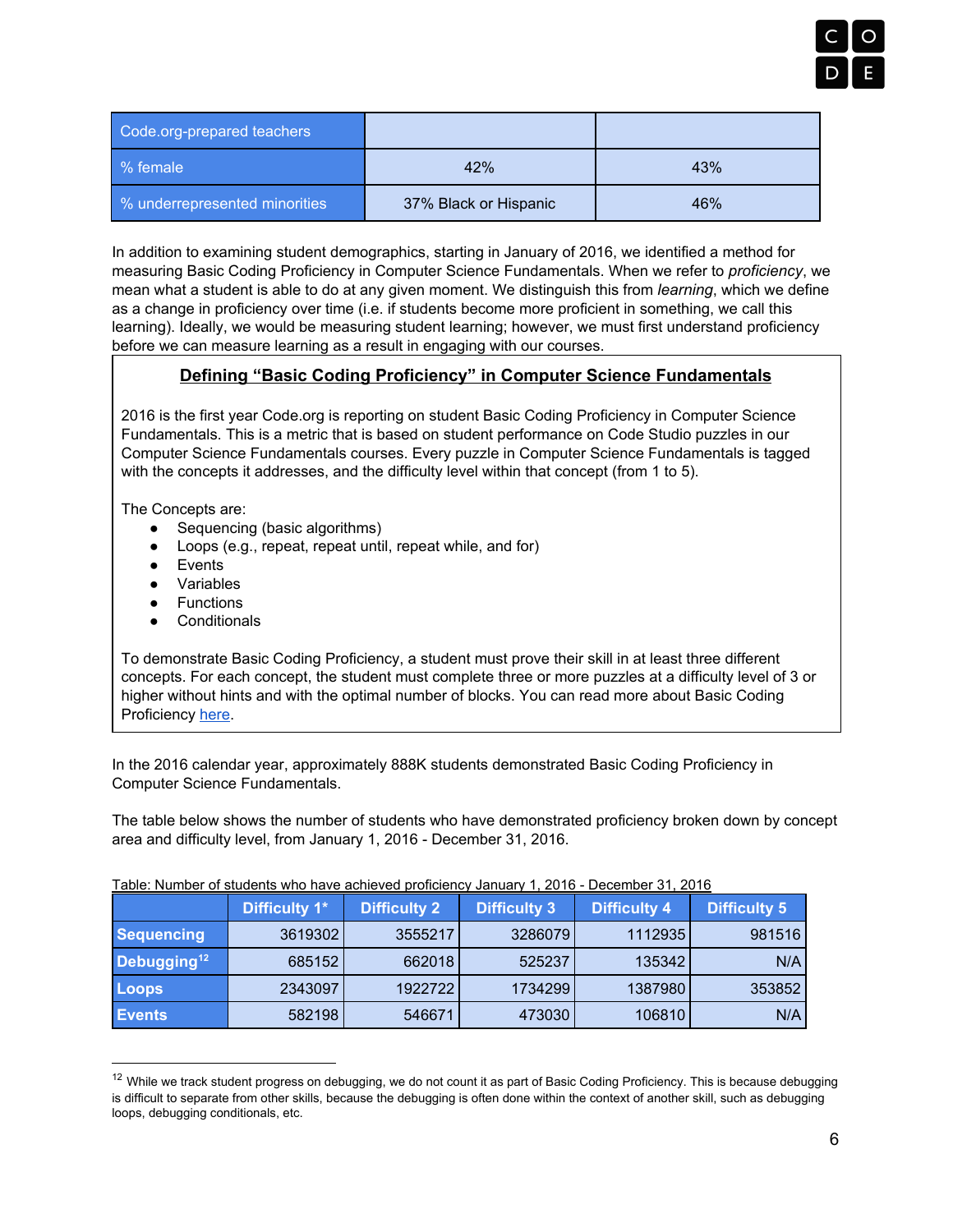

| 313938<br>22290<br>547077<br><b>Functions</b><br>450360<br><b>Conditionals</b><br>771871<br>431386<br>1018804<br>1013773 | <b>Variables</b> | 341402 | 249063 | 146267 | 13906 | 7438  |
|--------------------------------------------------------------------------------------------------------------------------|------------------|--------|--------|--------|-------|-------|
|                                                                                                                          |                  |        |        |        |       | 7525  |
|                                                                                                                          |                  |        |        |        |       | 93874 |

\* Difficulty 1 is the least difficult and 5 is the most difficult.

Naturally, not all of the students reach proficiency. Students who only take Course 1 cannot reach Basic Coding Proficiency (difficulty level 3), as the puzzles are not difficult enough for them to hit that bar. Additionally, about 30% of students try the courses and do not continue (perhaps during or as follow-up to an Hour of Code activity), and about 40% go on to use the courses for more than 30 days.

# *[Outlier Research](http://outlier.uchicago.edu/) & Evaluation Findings - Elementary School Students*

<span id="page-6-0"></span>Another pathway we have gone down to try to better understand student experiences with our Computer Science Fundamentals course and differences across students more generally was to expand our sources of data by having [Outlier Research & Evaluation](http://outlier.uchicago.edu/) conduct a study of students participating in the Computer Science Fundamentals course in school. To this end, they did a pre/post comparison of 3rd-5th grade students in three school districts, which produced matching data for 574 of the participants. Only two of the three districts are represented here, as data was never returned from the third district. It is important to note that after the study concluded, the researchers discovered that 182 students out of the pool of 574 student participants were not actually taking part in the course, providing us with a comparison group to determine if there were differences between students who took the course and those who did not.

The intent of the study was to measure changes in students attitudes towards and self-efficacy with computer science. The majority of students who participated in the study are considered to be underrepresented minorities in computer science (only 24% reported that they were White or Asian). The gender breakdown was nearly 50-50. Some of the high level findings from the surveys, as reported by Outlier, are listed here:

Comparing the pre and post surveys show:

- *● For the following categories, there was no difference in outcomes from pre- to post-survey for the students who took part in Computer Science Fundamentals and those who did not:*
	- *○ Positive perceptions towards computer science*
	- *○ Positive perceptions of their own self-efficacy with computer science.*
	- *○ Relevance of computer science to real life.*

Interestingly, the data for both of these groups show very slight declines from pre- to post-, however, they were still on the positive side of the scale for all of the categories listed above. This tells us that over the course of the year student attitudes and self-efficacy might go down, but we cannot attribute that to the Computer Science Fundamentals course given the differences in the two groups of students.

- *● The following questions show statistically significant differences for students who took part in Computer Science Fundamentals and those that did not from pre- to post-survey.*
	- *○ For the item,"I think it would be cool to choose a job/career in computer science," the non-Computer Science Fundamentals students decreased by 0.51 points on a 4-point scale, while the Computer Science Fundamentals students decreased by 0.2 (p = 0.03). For both groups, the data was still on the positive side of the likert-scale.*
	- *○ For the item, "People who do computer science work alone most of the time," non-Computer Science Fundamentals students reported a 0.58 point increase on*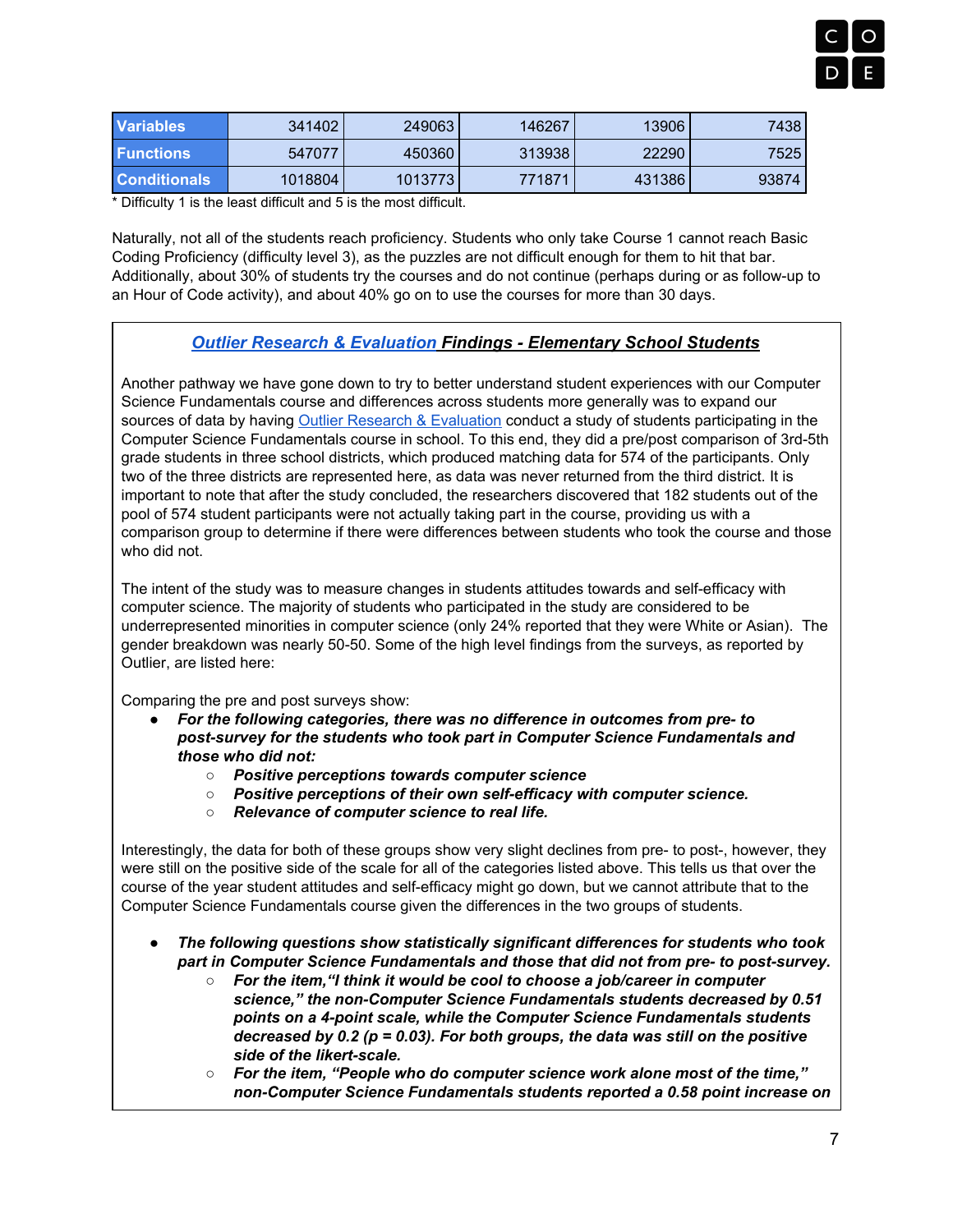### *a 4-point scale in their CS misperceptions for the item, while CS Fundamentals students reported an increase of 0.15 points (p < 0.01).*

Therefore, for two items, non-Computer Science Fundamentals students experienced slightly more negative changes over the school year compared to Computer Science Fundamentals students. This suggests that taking part in Computer Science Fundamentals has a small positive impact on student attitudes towards computer science as a profession, and a small positive impact on reducing misperceptions about how computer scientists work.

We are pleased to see that positive attitudes towards and self-efficacy with computer science maintain throughout the year. Broadly speaking, we believe these attitudes wouldn't have been possible without the global increase in emphasis on the importance of coding and computer science in education over the past few years, which has been a community effort of hundreds of organizations. When considering the study referenced above, all of the districts who took part in the study had large-scale Hour of Code programs the prior year, which means that many (or even most) of the students in the study may have had some prior experience with computer science. This may have impacted their survey results on the pre-survey since most, if not all, of these students had engaged with computer science prior to participating in this study. This is further supported by the data showing minimal differences between students who engaged with Computer Science Fundamentals and those who did not. However, as mentioned, taking part in Computer Science Fundamentals does appear to have a positive impact on student's attitudes towards and perception of careers in computer science.

While these results are positive, we will continue to explore how we can increase students' self efficacy with and attitudes toward computer science as we build out an updated versions of the K-5 courses this year. We are currently working on a new version of the course which incorporates much of the feedback we have received from students and teachers, including ensuring that we have materials specific to each grade level, K-5.

#### *Elementary School Highlights*

We continue to grow our K-5 teacher pool via our Computer Science Fundamentals professional learning program, and overall satisfaction for the workshops has been high and continue to move in a positive direction. Growing our teacher pool has also meant growth in the number of students reached every year. Additionally, as teachers teach CS, we see their opinions change in a positive direction about requiring that all elementary students take a CS course. As for students, we expect almost 1 million students will demonstrate Basic Coding Proficiency on our platform this year, and we also know that the more students have exposure to CS, the more they report knowing what CS is. Finally, our diversity numbers are almost representative of the student population in the United States, showing that we are gaining ground on our mission to bring computer science to females and underrepresented minorities.

#### *Elementary School Next Steps*

While we do have a huge number of teacher accounts on Code Studio, it is difficult to track all of the use cases for both our curriculum and Hour of Code activities. Two goals for the 2016-2017 school year are to better track which teachers are using our curriculum, and systematically examine the ways in which we can can encourage both new and existing teachers to stay active until their students reach a target level of coding proficiency. Our mission cannot be realized without teachers, and we want to explore the ways in which we can encourage them to stay involved in teaching computer science to their students.

In general, it is difficult to measure the number of teachers implementing the Computer Science Fundamentals curriculum after attending workshops. We know some teachers teach the course without having their students set up accounts and login. In some schools, a single technology teacher sets up accounts for the whole school, and only that technology teacher is counted as 'teacher teaching the class.' Additionally, teachers often sign up for multiple accounts, using one when attending a workshop and a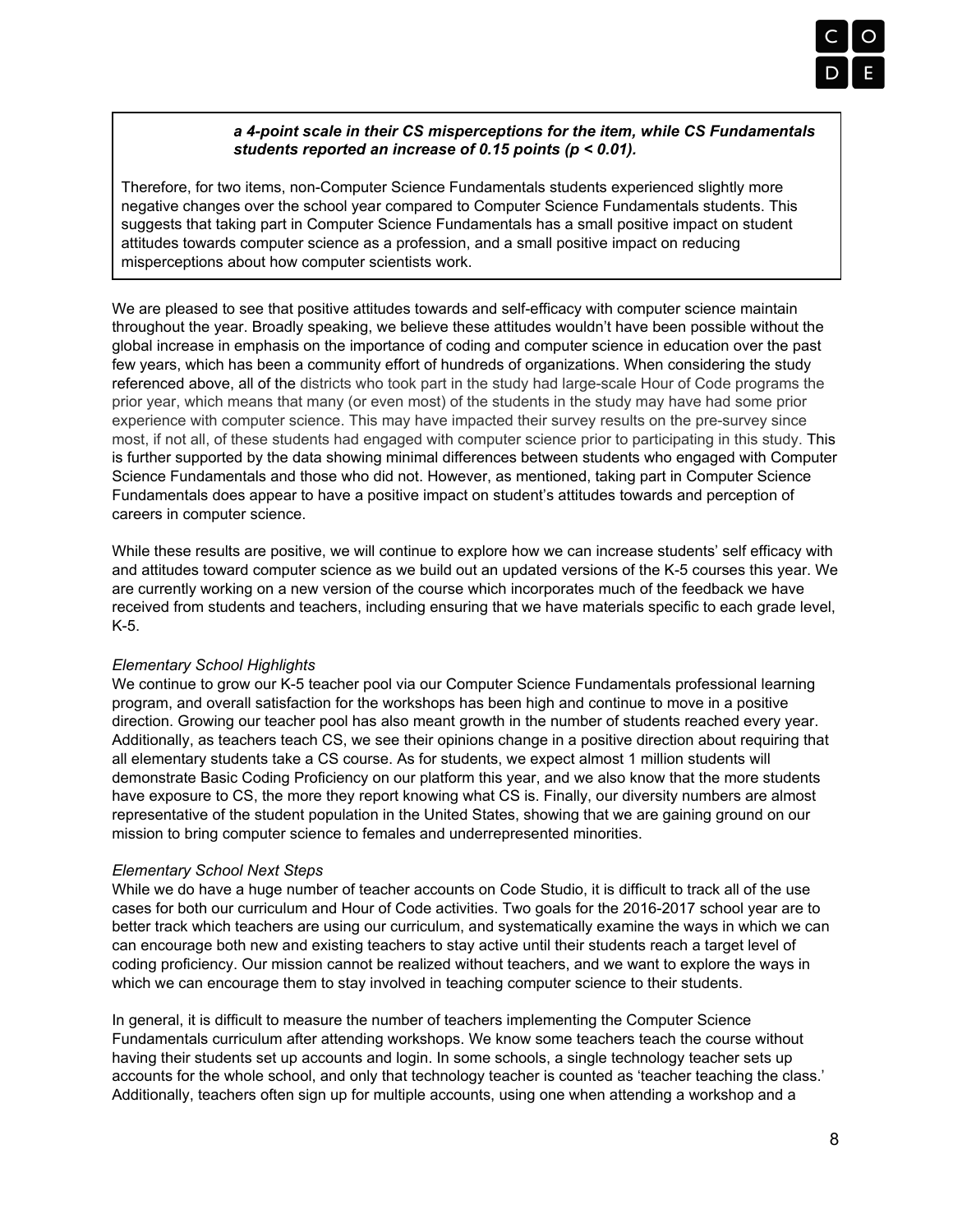

different one when they begin teaching. We are continuing to explore different use cases of the curriculum to help us determine if we are accurately measuring these numbers, and will be exploring teacher engagement overall as a means to discover optimal pathways towards implementation.

We have a lot of work remaining in studying student proficiency, including the impact of teachers and professional development workshops on proficiency. Also, our proficiency reports only measure what skills students demonstrate, but do not measure actual *learning*.

# <span id="page-8-0"></span>**Middle School Programs**

Code.org currently prepares teachers in two courses that are targeted for middle school, Computer Science in Science and Computer Science in Algebra. These are not stand-alone computer science courses, rather they are integrated into middle school algebra or science. For science, Code.org has partnered with [Project](http://www.projectguts.org/) [GUTS](http://www.projectguts.org/) to deliver this middle school science program. The goal of the program is to situate computer science practices and concepts within the context of life, physical, and earth sciences. For algebra, Code.org partnered with [Bootstrap,](http://www.bootstrapworld.org/) who developed a curriculum in which teachers algebraic and geometric concepts through computer programming. Teachers engage with professional learning for these courses at multiple points throughout the year.

# <span id="page-8-1"></span>**Middle School Teachers**

For the 2015-2016 school year, Code.org prepared 392 Computer Science in Science teachers and 275 Computer Science in Algebra teachers, for a total of *667 new middle school teachers. This is a 283% increase from the 2014-2015 school year,* when a total of 174 new middle school teachers attended our workshops (85 Computer Science in Algebra teachers and 89 Computer Science in Science teachers).

|                                                                                      | 2014-2015<br>cumulative<br>(weighted) | 2015-2016<br><b>Cumulative</b><br>(weighted) | 2015-2016<br><b>Computer</b><br><b>Science in</b><br><b>Science</b> | 2015-2016<br><b>Computer</b><br><b>Science in</b><br><b>Algebra</b> |
|--------------------------------------------------------------------------------------|---------------------------------------|----------------------------------------------|---------------------------------------------------------------------|---------------------------------------------------------------------|
| I would recommend this<br>professional development<br>to others.                     | 99%                                   | 90%                                          | 90%                                                                 | 89%                                                                 |
| This was the absolute best<br>professional development<br>l've ever participated in. | 85%                                   | 75%                                          | 75%                                                                 | 75%                                                                 |
| I feel prepared to teach the<br>Code.org computer<br>science courses.                | 83%                                   | 76%                                          | 74%                                                                 | 79%                                                                 |

<span id="page-8-2"></span>Table: Overall satisfaction with and preparedness from middle school professional learning workshops

Note: Percent of teachers who had any level of agreement with the statements. Statistical significance was not calculated here.

While our overall satisfaction numbers with our middle school workshops have decreased from last year, satisfaction still remains high*. When taken together, 90% of our teachers would recommend this professional learning workshop to others, showing that teachers value our workshops after attending them*. One reason for the decline may be due to scale - when programs grow larger, it can be difficult to maintain the same level of fidelity to the program, perhaps compromising quality. We will talk with our partners and facilitators in the coming months to see if we can glean any other reasons for this decline.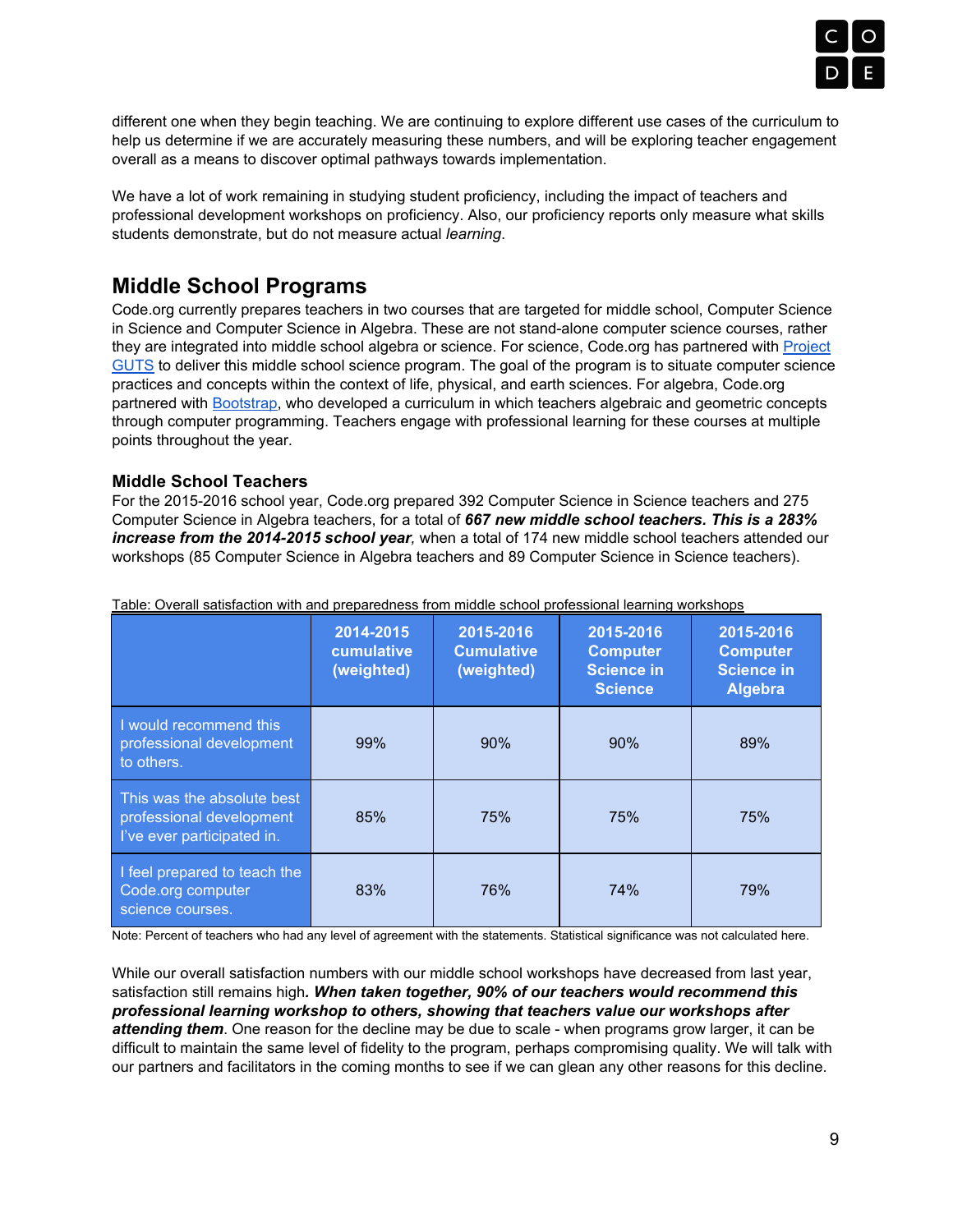

### <span id="page-9-0"></span>**Middle School Students**

*In the 2015-2016 school year, Code.org reached approximately 40,500 middle school students through the courses Computer Science in Science and Computer Science in Algebra***.** In 2014-2015, Code.org served approximately 12,000 middle school students, showing *a 238% increase in middle school students served in 2015-2016*. It is important to note that the vast majority of this increase was from Computer Science in Science.

|                                          | 2014-2015<br><b>Computer</b><br><b>Science in</b><br><b>Science</b> | 2015-2016<br><b>Computer</b><br><b>Science in</b><br><b>Science</b> | 2014-2015<br><b>Computer</b><br><b>Science in</b><br><b>Algebra</b> | 2015-2016<br><b>Computer</b><br>Science in<br><b>Algebra</b> |
|------------------------------------------|---------------------------------------------------------------------|---------------------------------------------------------------------|---------------------------------------------------------------------|--------------------------------------------------------------|
| Number of students                       | 6,000                                                               | 34,000                                                              | 6,000                                                               | 6,500                                                        |
| Percent female                           | N/A                                                                 | 49%                                                                 | N/A                                                                 | 50%                                                          |
| % African American or<br>Hispanic/Latino | N/A                                                                 | 51%                                                                 | N/A                                                                 | 46%                                                          |

<span id="page-9-1"></span>Table: Number of middle school students reached by program $13$ 

#### *Middle School Highlights*

Overall our student base is increasing, and we are seeing more racial diversity in our middle school programs. Given Code.org's focus on underrepresented students in computer science, the increase in racial diversity is a positive trend. Our middle school courses have the highest rates of female participation of all our courses. This is likely due to the fact that these courses are usually integrated into pre-existing math or science courses that students are required to take, and therefore the gender diversity there is similar to what it would be for any other required course.

#### *Middle School Next Steps*

It is important that teachers feel prepared to teach following a professional learning workshop, and in comparison to our other programs, these numbers could improve. We carefully monitor teacher satisfaction following workshops by administering surveys after every workshop. We then share this data with facilitators. For future school years, we've prepared school district employees to be facilitators for their districts, and they will continue spreading these programs as part of their district work.

# <span id="page-9-2"></span>**High School Programs**

Code.org currently offers two high school courses, Exploring Computer Science and Computer Science Principles. Exploring Computer Science is a nationally recognized introductory computer science course. Our Computer Science Principles course, which has been endorsed by the College Board, is designed to be a rigorous, engaging, and approachable course that explores many of the foundational ideas in computing. This course can be taught as both an AP and non-AP course. As with our middle school courses, teacher preparation for Exploring Computer Science and Computer Science Principles happens at multiple points throughout the year.

# <span id="page-9-3"></span>**High School Teachers**

For the 2015-2016 school year, Code.org prepared 113 new Computer Science Principles teachers and 435 new Exploring Computer Science teachers, for a total of *548 new high school teachers. This is a 71%*

<sup>&</sup>lt;sup>13</sup> Source: Diversity data (females and % African American or Hispanic Latino) was calculated from responses to a teacher survey asking about student demographics.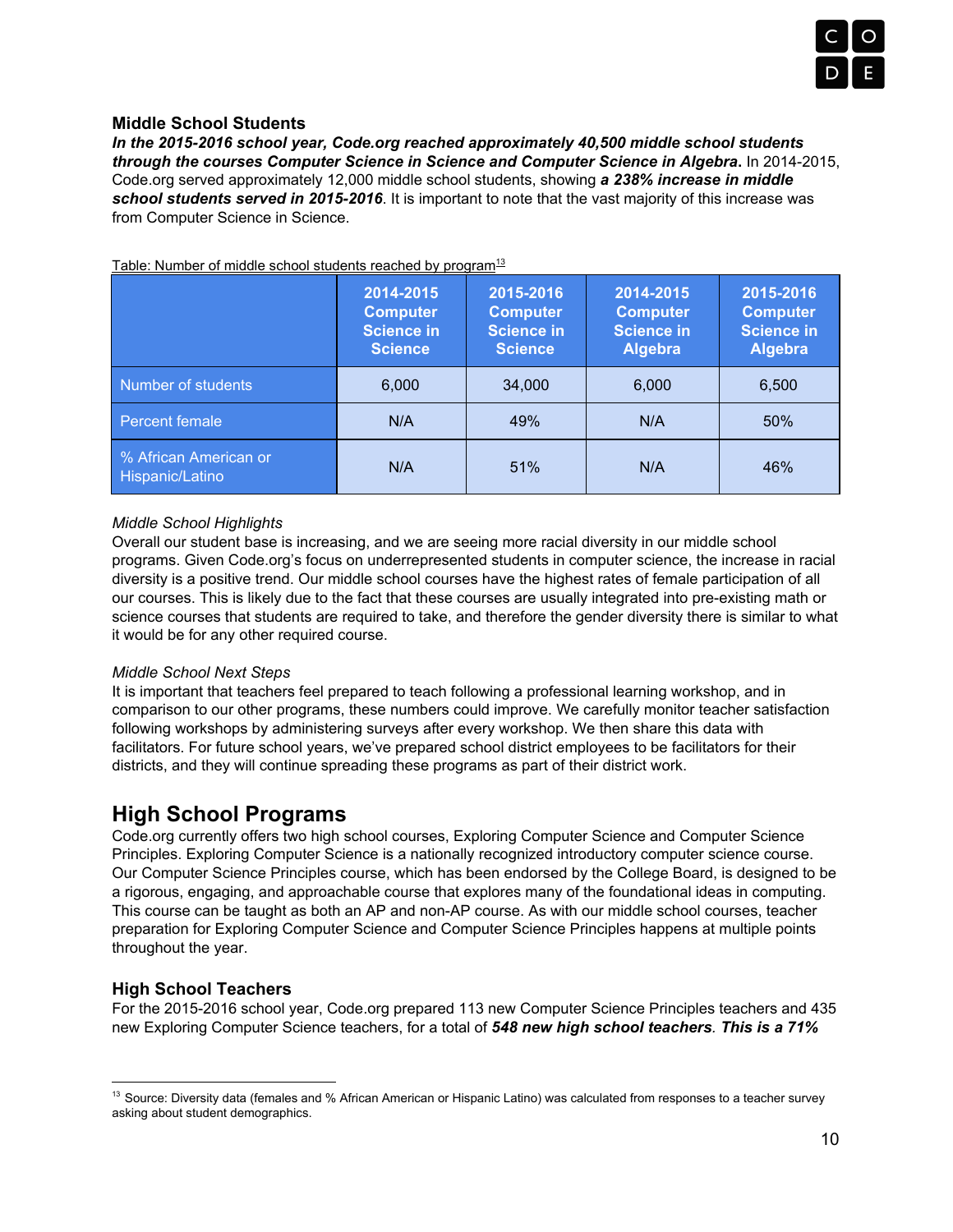

 *increase from the 2014-2015 school year*, when we prepared 320 new high school teachers (4 Computer Science Principles teachers and 316 Exploring Computer Science teachers).

|                                                                                   | 2014-2015<br><b>Exploring</b><br><b>Computer</b><br><b>Science</b> | 2015-2016<br><b>Exploring</b><br><b>Computer</b><br><b>Science</b> | 2014-2015<br><b>Computer</b><br><b>Science</b><br><b>Principles</b> | 2015-201614<br><b>Computer</b><br><b>Science</b><br><b>Principles</b> |
|-----------------------------------------------------------------------------------|--------------------------------------------------------------------|--------------------------------------------------------------------|---------------------------------------------------------------------|-----------------------------------------------------------------------|
| I would recommend this professional<br>development to others.                     | 96%                                                                | 85%                                                                | N/A                                                                 | 94%                                                                   |
| This was the absolute best professional<br>development I've ever participated in. | 76%                                                                | 77%                                                                | N/A                                                                 | 86%                                                                   |
| I feel prepared to teach the Code.org<br>computer science courses.                | 84%                                                                | 83%                                                                | N/A                                                                 | 86%                                                                   |

<span id="page-10-0"></span>Table: Overall satisfaction with and preparedness from high school professional learning workshops

Note: Shows percent of teachers who had any level of agreement with these statements.

Teacher satisfaction for our Exploring Computer Science professional learning workshops has declined. One explanation for this decline is that the 2014-2015 teachers were "early adopters," passionate about spreading computer science in their school whereas 2015-2016 were more likely to be required by their district to attend the workshops. In addition, workshops were shortened this year – a factor that likely contributed to the decline in the numbers. For Computer Science Principles, this was a year for gathering baseline data and we will be monitoring the results of our professional learning workshops carefully to ensure that teachers are receiving high quality experiences in our workshops.

# *[Outlier Research](http://outlier.uchicago.edu/) & Evaluation Findings - High School Teachers*

<span id="page-10-1"></span>As with our elementary program, in addition to examining teacher satisfaction with our professional learning workshops internally, we believe it is important to look beyond our professional development to try to understand teacher experiences throughout the year, so we can support them in the best ways possible. In the interest of that goal, [Outlier Research & Evaluation](http://outlier.uchicago.edu/) Outlier administered questionnaires, pre- post- with teachers across the United States. The questionnaire focused on teachers' attitudes towards and self efficacy with teaching these courses.

For Exploring Computer Science, 30 teachers took the pre-questionnaire and 51 took the Post-Questionnaire. We matched valid pre- and post- data for 26 teachers, representing 86.67% of the original pre-questionnaire sample. There were few changes in teachers' attitudes towards or self-efficacy with teaching computer science, or in their understanding of the Exploring Computer Science learning objectives from the beginning of the school year to the end of the school year. However, it was found that *these teachers' positive attitudes towards using a set curriculum to teach introductory computer science increased by 0.52\* points on a 6-point scale from pre- to post-questionnaire, suggesting that teachers find that a set introductory computer science curriculum is helpful or supportive to their teaching.*

For Computer Science Principles, 60 teachers responded to the pre-questionnaire and 83 responded to the Post-Questionnaire. Outlier matched 27 teachers with valid pre- and post- data, representing 45% of the original Pre-Questionnaire sample. No changes occurred in teachers' computer science teaching

 $14$  2015-2016 is the first year we have tracked this for Computer Science Principles.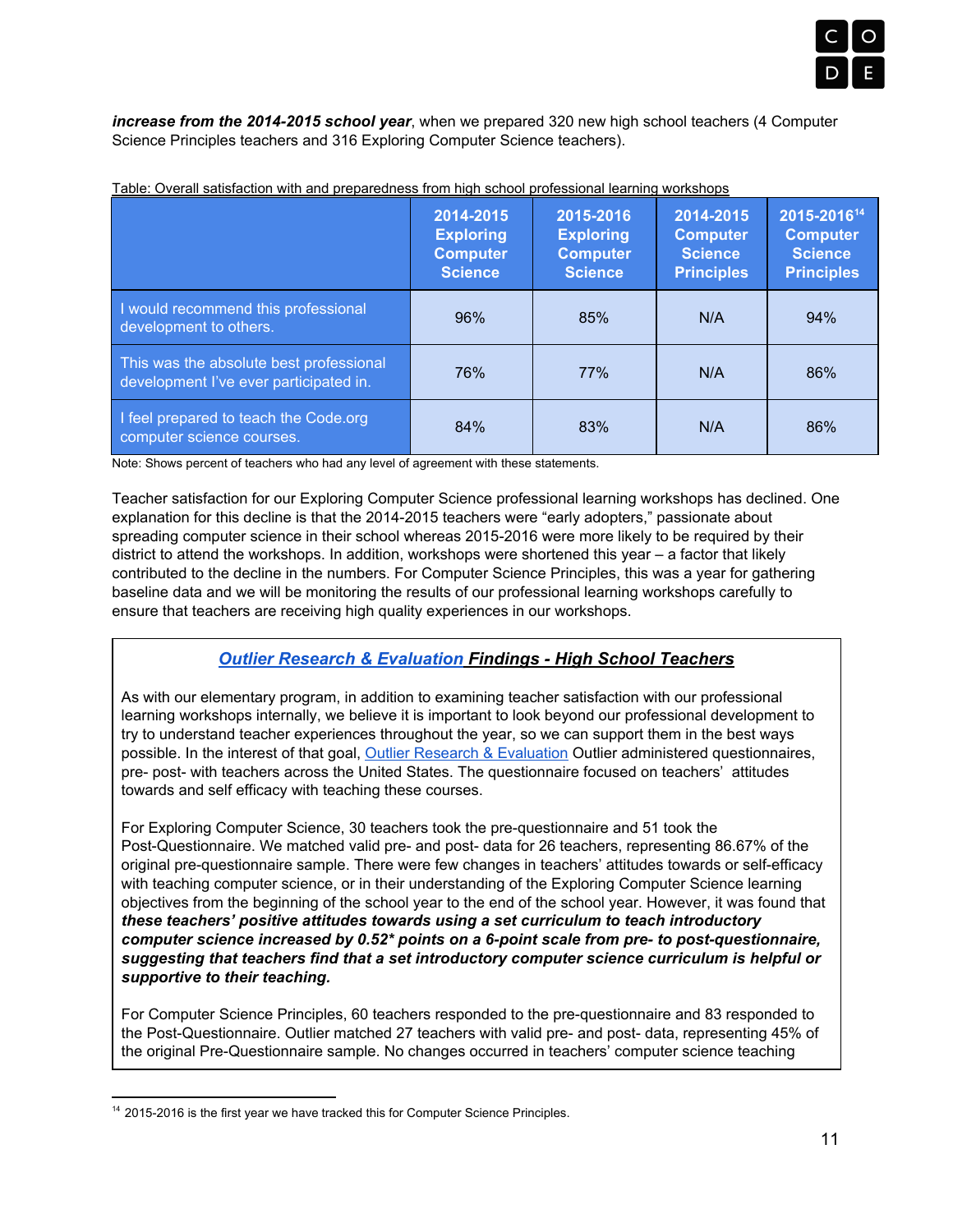self-efficacy over the course of the year. *While teachers decreased by -0.26\* points on a 6-point scale in their perceived understanding of the CS Principles learning objectives from the pre- to post-questionnaire, their attitudes towards using a set curriculum to teach introductory computer science increased by 0.78\*\* points on a 6-point scale*. While these findings appear contradictory, this may be a result of the course increasing in difficulty as the school year progresses, making it so that teachers feel like they do not have the same level of understanding of the content later in the year as they did earlier in the year. In terms of attitudes, the positive increase may be due to the course becoming more fun further along in the year. Either way, the responses are on the positive side of the likert scale, showing that in general teachers do understand the learning objectives and do like teaching with a set curriculum.

As part of this study, [Outlier Research & Evaluation](http://outlier.uchicago.edu/) conducted interviews with a subsample of Exploring Computer Science and a small group of Computer Science Principles teachers, focused on the following questions: 1) How do teachers implement Code.org's Exploring Computer Science/CS Principles course?; and 2) What are teachers' opinions about the Code.org Exploring Computer Science/CS Principles course?

Keep in mind that these findings are not necessarily generalizable to all Exploring Computer Science or Computer Science Principles teachers or classrooms given the small number of teachers interviewed. Here are some of the main findings from the interviews:

Exploring Computer Science Teacher Interviews (N=12)

- Teachers taught Exploring Computer Science for a range of reasons, from being told by school leaders to teach the course to a desire to provide all students with Computer Science opportunities.
- The majority of teachers had positive attitudes towards Exploring Computer Science, and especially liked the format and sequencing of the curriculum as well as the hands-on approach.
- Teachers had some challenges implementing Exploring Computer Science, including timing/pacing, student needs, access, and school administration and communication.
- Teachers valued the introductory unplugged lessons for creating a level playing field and engaging students in deeper understandings of computer technology.
- Most teachers felt the curriculum as "too young" for high school students, noting that the unplugged activities, Scratch, and programming languages did not appeal to their students.

Computer Science Principles Teacher Interviews (N=30)

- The Computer Science Principles materials are comprehensive and easy to use for lesson planning. The teaching tips and assessments were named as being particularly helpful.
- Nearly all teachers felt that the professional development was high-quality, professional, and useful.
- Most teachers felt that the Computer Science Principles professional development was some of the best they had ever experienced.
- Most teachers would recommend the Computer Science Principles curriculum to other teachers.
- Two-thirds of the teachers did not spend much time using online resources due to time constraints. Those that did sometimes felt they were useful when extra support was needed, while others didn't feel that the time invested in the online professional learning was worth the payoff, in that they didn't learn a lot from the online resources.

# <span id="page-11-0"></span>**High School Students**

In the 2015-2016 school year, Code.org reached approximately 21,000<sup>15</sup> high school students through the courses Exploring Computer Science and Computer Science Principles. In 2014-2015, Code.org served

<sup>&</sup>lt;sup>15</sup> Source: The number of students was calculated by estimating the average number of students per teacher, then multiplying that by the number of known teachers.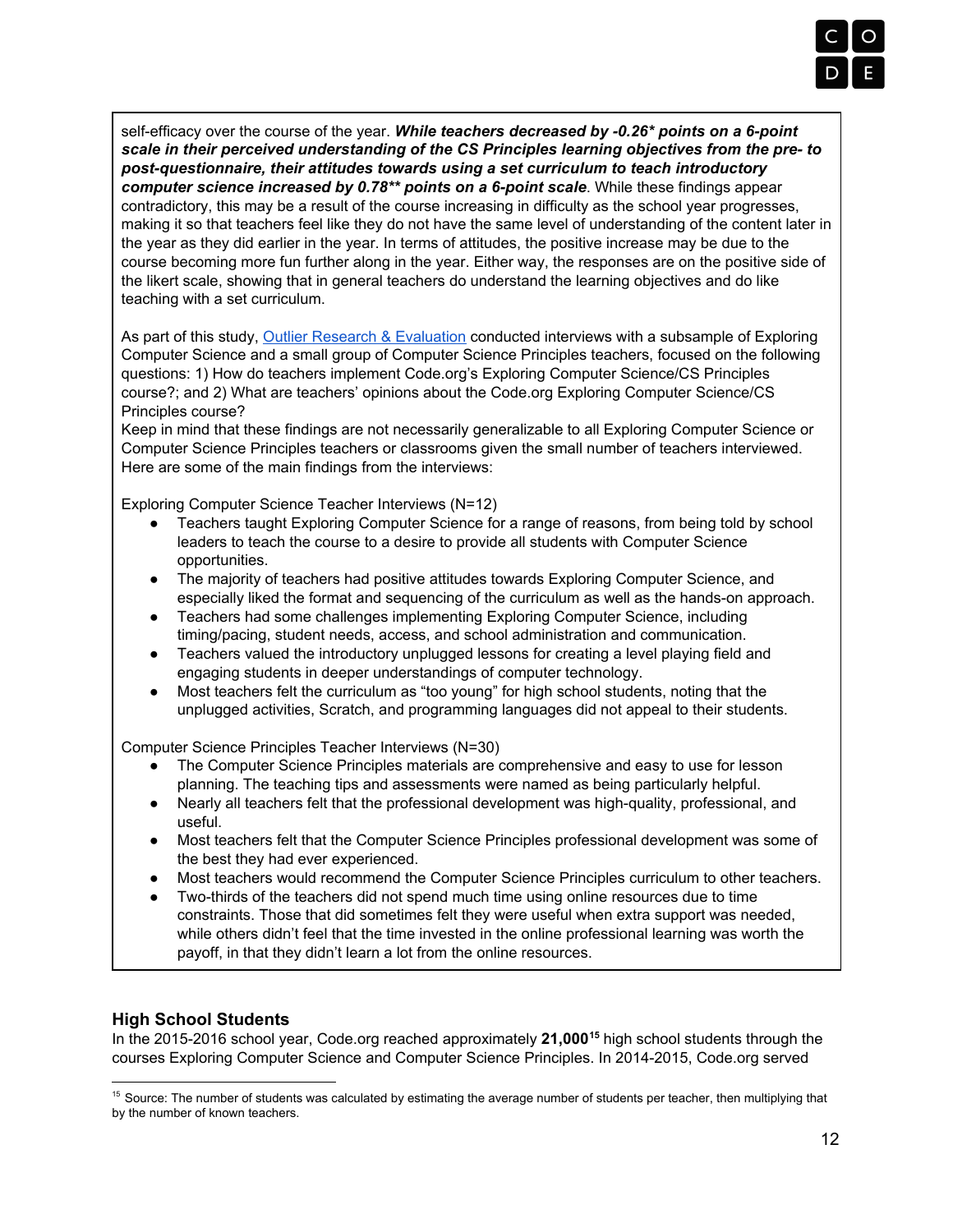

approximately 13,000 high school students, showing a **62% increase in high school students served in 2015-2016**. While this increase is notable, it is primarily because Computer Science Principles was for the first time in the 2015-2016 school year.

|                                          | 2014-2015<br><b>Exploring</b><br><b>Computer</b><br><b>Science</b> | 2015-2016<br><b>Exploring</b><br><b>Computer</b><br><b>Science</b> | 2014-2015<br><b>Computer</b><br><b>Science</b><br><b>Principles</b> | 2015-2016<br><b>Computer</b><br><b>Science</b><br><b>Principles</b> |
|------------------------------------------|--------------------------------------------------------------------|--------------------------------------------------------------------|---------------------------------------------------------------------|---------------------------------------------------------------------|
| Number of students                       | 13,000                                                             | 18,000                                                             | N/A                                                                 | 2,700                                                               |
| Percent female                           | 34%                                                                | 37%                                                                | N/A                                                                 | 30%                                                                 |
| % African American or<br>Hispanic/Latino | 60%                                                                | 56%                                                                | N/A                                                                 | 57%                                                                 |

<span id="page-12-0"></span>Table: Number of high school students reached by program $16$ 

While this data is helpful for us in tracking how our programs are growing and how they are reaching students, we wanted to understand our students attitudes towards and self-efficacy with computer science change over the course of the year.

# *[Outlier Research](http://outlier.uchicago.edu/) & Evaluation Findings - High School Students*

<span id="page-12-1"></span>Two studies, one with Exploring Computer Science students, and the other with CS Principles students, were conducted by Outlier. The questionnaires measured students' attitudes toward and self-efficacy in computer science, the extent to which they identify as someone who does computer science or as a computer scientist, the relevance of computer science to their future academic and professional endeavors, their interest in pursuing a career in computer science, and their misperceptions around computer science. The students in both studies were from three large urban school districts in the United States, however, only two of those districts are represented here, as data was never returned from the third district. Notably, in both studies, the number of male participants was much higher than the number of female participants. Unlike the elementary and secondary courses, Exploring Computer Science and CS Principles are typically offered as electives, so students self-select into these courses. So, the disproportionate number of males compared to females could be a result of boys self-selecting into these courses more than girls.

For Exploring Computer Science, in Fall 2015, 1,156  $9<sup>th</sup>$ -12<sup>th</sup> graders completed the pre-questionnaire, and in Spring 2016, 828 completed the post-questionnaire. Outlier was able to match valid pre and post data for 306 students, representing approximately 26.47% of the original pre-questionnaire sample. This sample included nearly twice as many males as females. Some of the high level findings from the post-survey, as reported by Outlier, are shared here:

- *● There were no changes in student attitudes towards or self-efficacy with computer science from pre to post.*
- *● There was a -0.31\*\* point decrease on a 6-point scale in response to the statement: "Computer science doesn't apply to most aspects of real life." Even with the decrease, students were still on the positive side of the likert scale, showing that even while relevance decreased, overall CS is perceived as more relevant than not. 17*

<sup>&</sup>lt;sup>16</sup> Source: Diversity data (females and % African American or Hispanic Latino were calculated from responses to a teacher survey asking about student demographics.

<sup>&</sup>lt;sup>17</sup> Statements with (-) were reverse coded, such that higher averages for these items represent lower levels of misperception while lower averages represent stronger misperception.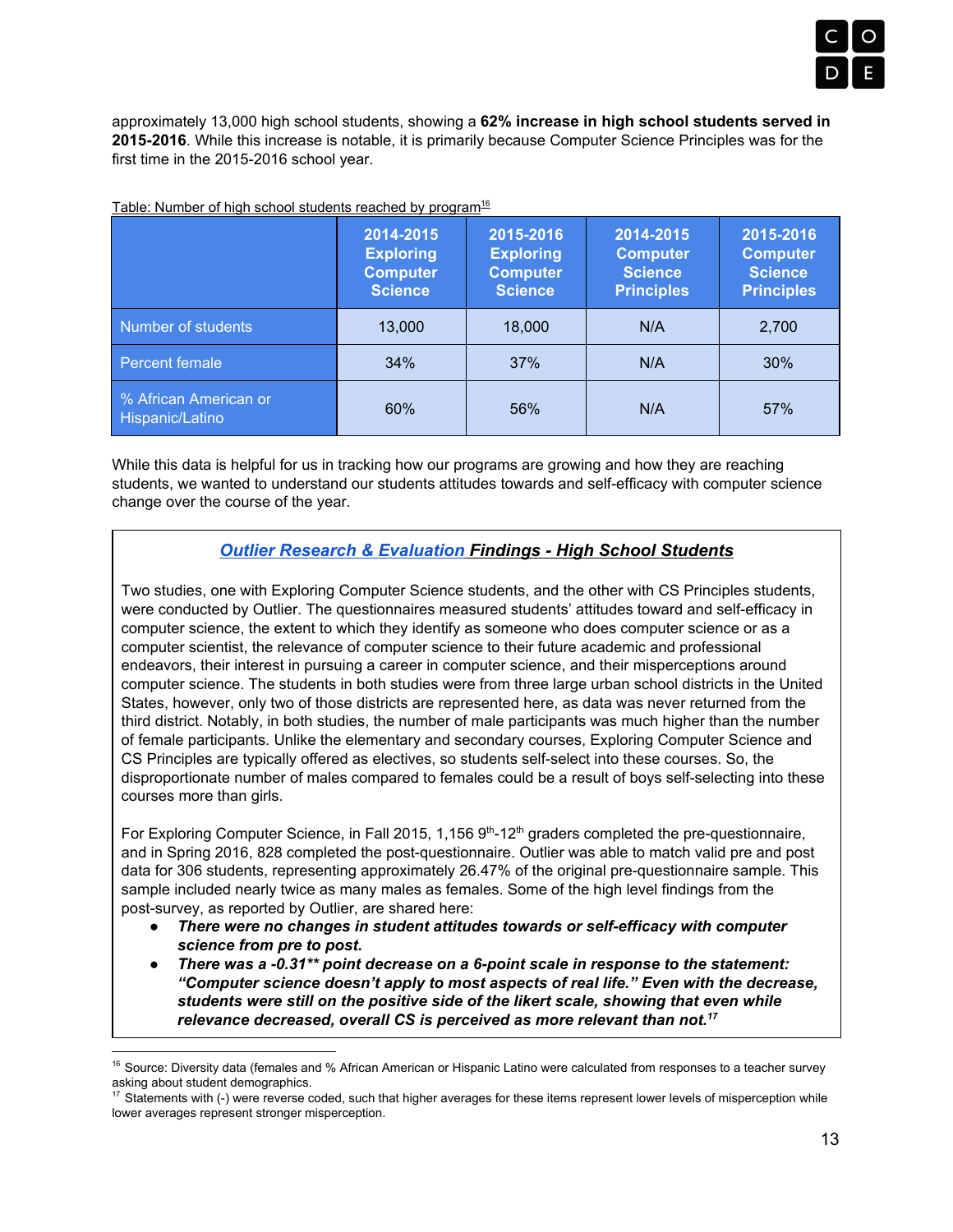

*● Compared to males, females reported a 0.41\* point increase on a 6-point scale in their attitudes toward pursuing a career in computer science. In other words, males decreased in their positive perceptions towards pursuing a degree in computer science by -0.06 on a 6-point scale, whereas females increased in their positive perceptions towards pursuing a degree in computer science by 0.35 on the same 6-point scale.*

For Computer Science Principles, in Fall 2015, 624 9<sup>th</sup>-12<sup>th</sup> graders completed the pre-questionnaire, and in Spring 2016, 251 students completed the post-questionnaire. Outlier was able to match valid pre- and post- data for 160 students, representing approximately 25.64% of the original pre-questionnaire sample. This sample was over 80% male. Some of the high level findings from the post-survey, as reported by the researchers, are shared here:

- *● There were no changes in student attitudes towards or self-efficacy with computer science from pre to post.*
- *● There was a -0.27\* point decrease on a 6-point scale in response to the statement: "Computer science doesn't apply to most aspects of real life. As with Exploring Computer Science, even with the decrease, students were still on the positive side of the likert scale, showing that even while relevance decreased, overall, CS is perceived as more relevant than not.*
- *● There was no change in attitudes towards enjoying a career in computer science.*

While some of the changes reported here are statistically significant, they may not be educationally or conceptually meaningful. For example, a 5% increase or decrease is only a change of .3 out of 6 points. This is a small shift, and therefore does not provide us with enough information to inform changes. However, these findings can suggest future directions for our work, as discussed below.

#### *High School Highlights*

Teachers have very positive attitudes towards both the curriculum and professional learning for all secondary courses. Hands-on activities and real-world relevance of the content for students were mentioned in all of the courses as well as helping maintain student interest and engagement. The in-person professional development experiences were highly valued by teachers.

The number of students enrolled in our high school courses continues to increase, and we hope to see further growth for Computer Science Principles for the 2016-2017 school year. In addition, because these programs are largely implemented in urban school districts with a focus on broadening participation, our racial diversity continues to be better than national averages in high school computer science, and we hope to continue to maintain a high level of diversity in our courses in the coming years.

#### *High School Next Steps*

In regard to our teachers, online professional development resources for teachers were not as well utilized or liked as the in-person experiences. In order to scale more broadly and reach teachers who are not able to access in-person workshops, we are exploring different methods of delivering effective virtual professional learning to teachers. Additionally, teachers' likelihood of recommending their workshops to others decreased this year.

One area where we can markedly improve is by understanding teacher preparation from the workshops *after* the teachers are in the classroom implementing what they learned in the professional learning workshops. This will give us an actual measure of how well they were prepared to teach, rather than how well they think they were prepared to teach.

As far as students are concerned, while we are improving our racial diversity numbers, our relative enrollment of females participating in high school computer science classes remains low (although much